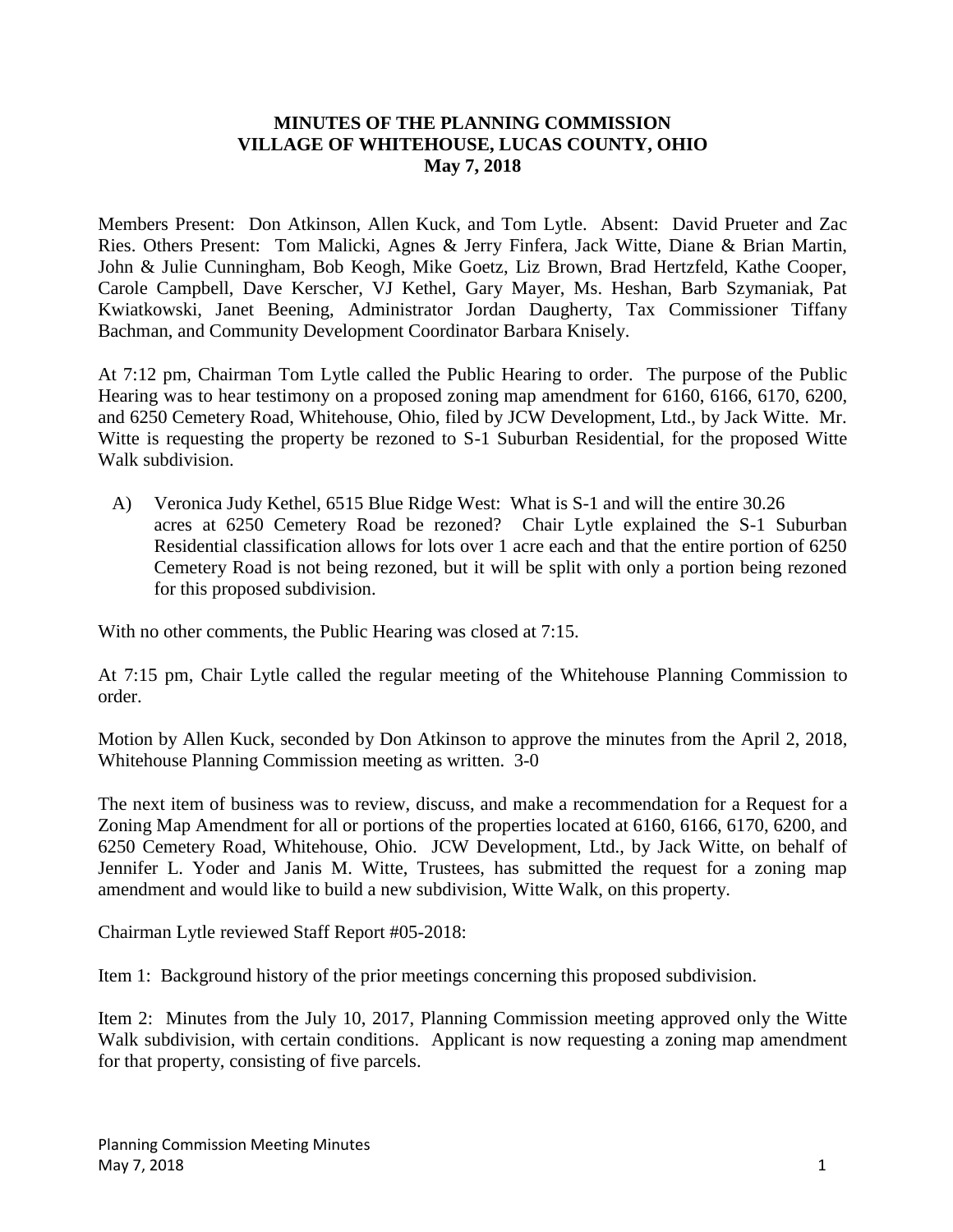Items 3-5: Background information concerning the Notice of this Public Hearing, letters sent to neighboring property owners, and the parcels that are proposed to be rezoned at this time.

Item 6: Mr. Witte confirmed that the parcels at 6160 and 6166 Cemetery Road are being rezoned in their entirety from R-1 to S-1, while the parcels at 6170, 6200, and 6250 Cemetery Road will be split (if this request is approved) and only portions will be rezoned from A to the S-1 classification.

Mr. Witte went on to explain that the proposed subdivision will be similar to Claystone with large estate lots. Two detention ponds will be required for run-off. He is going to move a historical well house to the end of the cul-de-sac and will place the cluster mail boxes under it.

- B) Carol Campbell, 10309 Claystone: If these areas are rezoned to S-1, what happens to the remaining portions of 6170, 6200, 6250 Cemetery Road? Could apartments or a greater density zoning classification go between the existing Claystone subdivision and this proposed subdivision? Mr. Witte explained that the Village would probably not allow that, and he has no intentions of developing that area at the current time. It will remain agricultural.
- C) Agnes Finfera, 6261 Cemetery: Will the detention ponds be filled with water, or is the overflow temporary after a rain? Mr. Witte confirmed that there will always be water in the ponds.
- D) Janet Beening, 6325 Cemetery: Will the ponds be fenced that's a real temptation to kids? Mr. Witte explained the EPA requires the open water and that discussion is not part of this zoning map amendment public hearing. Those matters were decided with the subdivision plans previously approved.
- E) Liz Brown, 6341 Cemetery: Will there be sidewalks on that side of Cemetery Road? Mr. Witte responded yes, but not throughout the subdivision.
- F) Julie Cunningham, 6337 Cemetery: Why did Mr. Witte chose S-1 instead of R-1 for this subdivision, was it to avoid sidewalks throughout? He explained the decision was based on larger size lots ony.

Chairman Lytle explained S-1 requires the largest lots, which means less density, people, and traffic in the area.

Mr. Witte stated that the subdivision will have deed restrictions similar to Claystone. He acknowledged that a couple of variances are needed and were previously granted at the July 10, 2017, PC meeting, to allow the odd shaped lots due to the creek that runs through the area and the existing pond.

Mr. Witte stated that the southern corner of the pond and subdivision boundaries along Cemetery Road are approximately 400 feet from the Wabash Cannonball Trail. He confirmed that the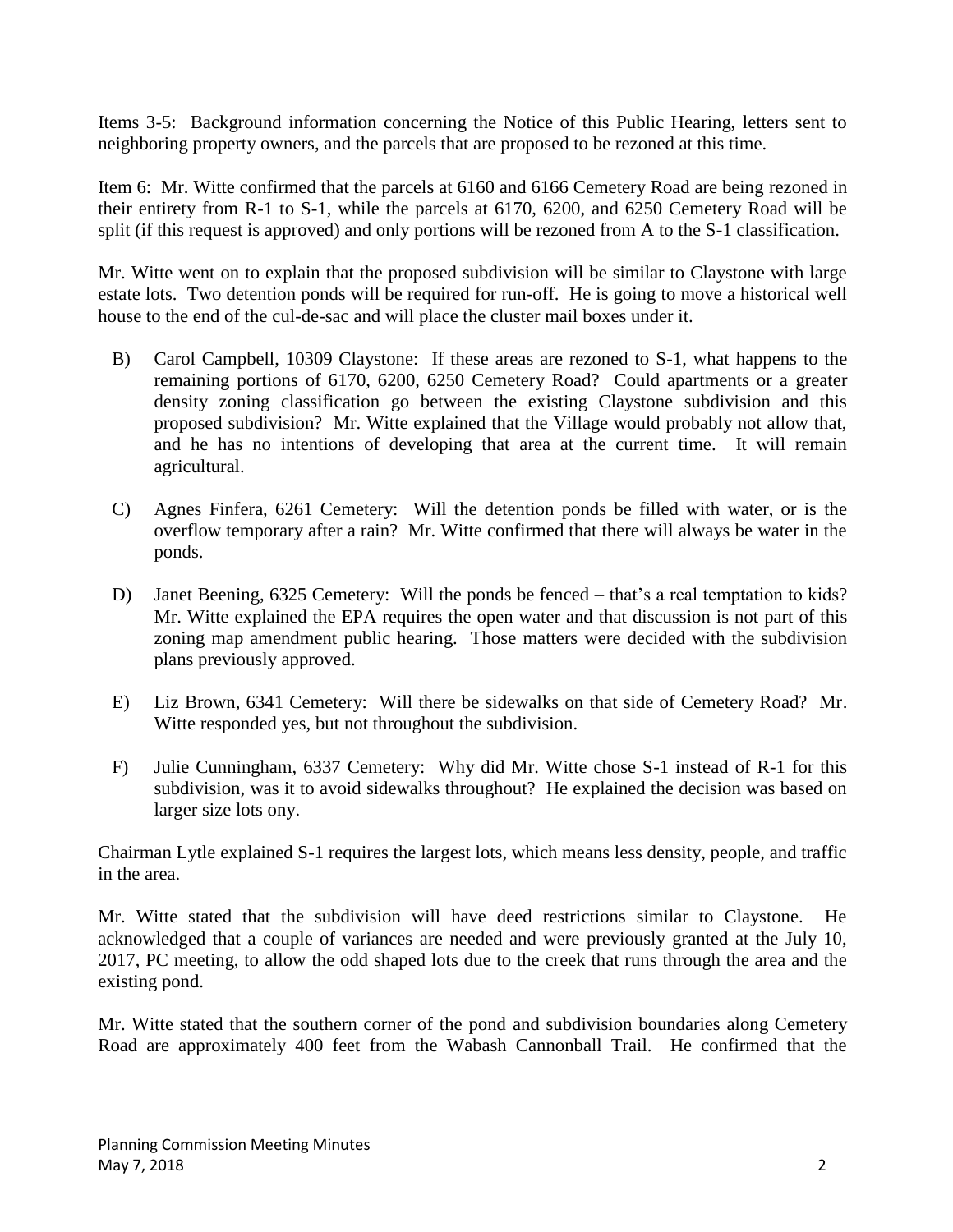existing tree line will be located between the current driveway to the Yoder residence and the proposed cul-de-sac into the subdivision.

G) Mike Goetz, 6241 Cemetery: Concerned with water run-off. The existing sewers can't keep up with it now. Mr Witte replied that with the new design, detention ponds, and 24" line coming across the property, drainage problems will be greatly improved. Half the water from the subdivision will go to the east pond and half will go to the west pond and both will empty into Disher ditch, but coming from two directions. Mr. Goetz stated he has a 6" drain in his yard now and is not sure where that goes.

Mayor Atkinson added that after numerous meetings concerning the flooding issues on Cemetery Road, the Village has really zeroed in on run-off management and has been working with the County about other areas. Cemetery Road water run-off will be improved after the development goes in. Mr. Witte added that the County and Village engineer both review the plans. Mayor Atkinson added that the Village is very sensitive about these matters and is certain the issues will improve.

- H) Agnes Finfera, 6261 Cemetery: Who will be responsible for the pond maintenance? Mr. Witte stated the Home Owners Association (HOA) will maintain it. Mrs. Finfera stated she is worried about the water depth with all the families in the area and children walking past it to and from school.
	- I) Judy Kethel, 6515 Blue Ridge West: Complimented Mr. Witte on the excellent job he has done with this development, but added that she wished the entire parcel at 6250 Cemetery Road was being rezoned as part of this subdivision. Mr. Witte explained that he will be living in the subdivision and can afford to develop the large lots since the property is family owned. If another developer bought the property, they would likely be asking for smaller lots with a more dense zoning classification because of the cost to purchase and develop it.
	- J) John Cunningham, 6333 Cemetery: When will they start digging? Mr. Witte replied that it's still a ways off, best case scenario will be in August. He confirmed that the portion of the lots remaining "A" and not being developed will be farmed again this year.
	- K) Jerry Finfera, 6261 Cemetery: Asked if the pond would be stocked. Mr. Witte replied that it probably would not be stocked with fish. He added that it's a feature with landscaping and a bubbler or fountain to keep the water from getting stagnant. Mr. Finfera asked why ponds are now required as part of developments. Mr. Witte stated they are EPA regulations. He believes this encourages items and debris to settle to the bottom of the pond before water is released into the streams and ditches.

No other questions from the audience or Planning Commission members.

Mr. Witte said he understood that the zoning map amendment is contingent to lot splits on the properties located at 6170, 6200 and 6250 Cemetery Road (Parcel Nos. 93-00005, 93-00004, 93- 00003). A portion of the lots will remain A while other portions will be rezoned to S-1, if the